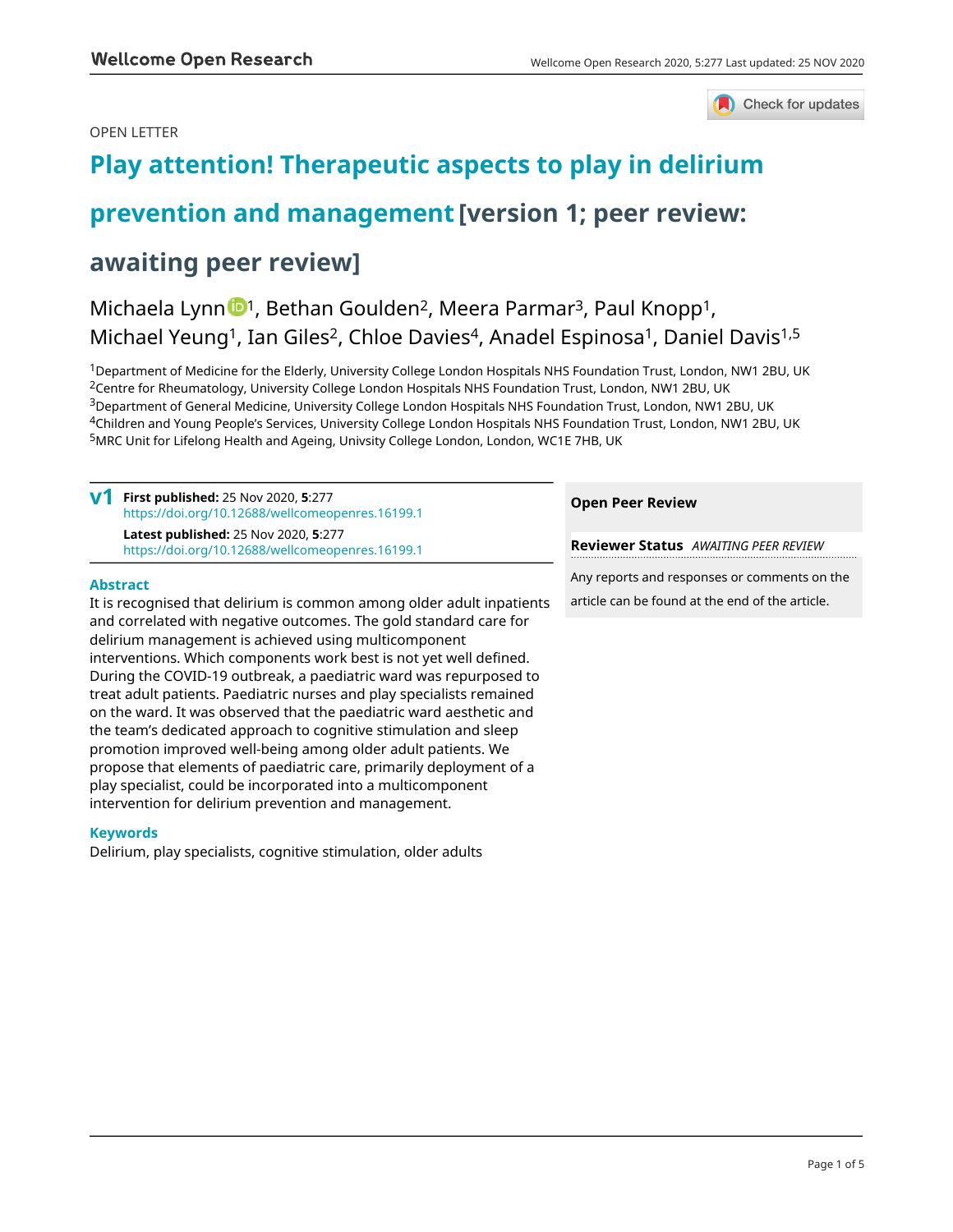### **Corresponding author:** Michaela Lynn [\(michaela.lynn@nhs.net](mailto:michaela.lynn@nhs.net))

**Author roles: Lynn M**: Project Administration, Writing – Original Draft Preparation, Writing – Review & Editing; **Goulden B**: Writing – Review & Editing; **Parmar M**: Writing – Review & Editing; **Knopp P**: Writing – Review & Editing; **Yeung M**: Writing – Review & Editing; **Giles I**: Writing – Review & Editing; **Davies C**: Writing – Review & Editing; **Espinosa A**: Writing – Review & Editing; **Davis D**: Supervision, Writing – Review & Editing

**Competing interests:** No competing interests were disclosed.

**Grant information:** The work was supported by Wellcome [107467].

*The funders had no role in study design, data collection and analysis, decision to publish, or preparation of the manuscript.*

**Copyright:** © 2020 Lynn M *et al*. This is an open access article distributed under the terms of the [Creative Commons Attribution License](http://creativecommons.org/licenses/by/4.0/), which permits unrestricted use, distribution, and reproduction in any medium, provided the original work is properly cited.

**How to cite this article:** Lynn M, Goulden B, Parmar M *et al.* **Play attention! Therapeutic aspects to play in delirium prevention and management [version 1; peer review: awaiting peer review]** Wellcome Open Research 2020, **5**:277 <https://doi.org/10.12688/wellcomeopenres.16199.1>

**First published:** 25 Nov 2020, **5**:277 <https://doi.org/10.12688/wellcomeopenres.16199.1>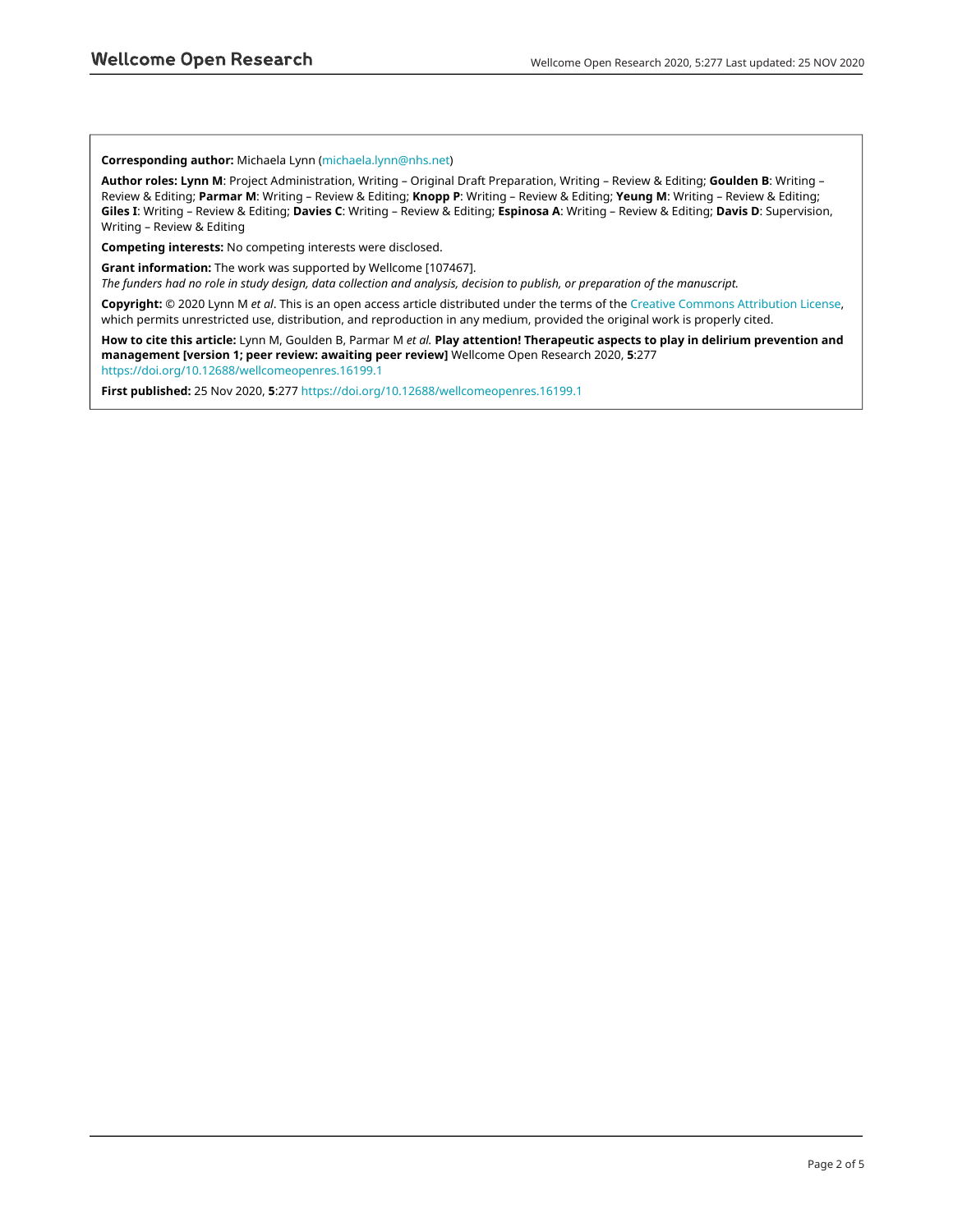# **Disclaimer**

The views expressed in this article are those of the author(s). Publication in Wellcome Open Research does not imply endorsement by Wellcome.

## **Introduction**

We are a team of multi-speciality and multi-professional staff at University College London Hospitals NHS Foundation Trust, brought together during COVID-19. Most unusually we have been treating older adult patients on a paediatric ward, staffed by paediatric nurses and a team of play specialists. While initially we believed training would mostly focus on upskilling redeployed staff, it quickly became apparent that the transfer of knowledge and skills was a two-way process and a great deal could be learned from the paediatric team, particularly in terms of delirium management as applied to adult care.

It is recognised that the gold standard care for delirium prevention and management is achieved using multicomponent interventions, including cognitive stimulation and sleep promotion. We observed that the paediatric ward aesthetic and the team's dedicated approach to cognitive stimulation, with daily creative activities (detailed below) promoted well-being among our older adult patients. We propose that elements of their paediatric approach could be incorporated into adult delirium management, perhaps leading to a fresher, more person-centred and fun experience in hospital.

## **Delirium prevention and management**

Delirium is a neuropsychiatric presentation of acute illness characterised by inattention, altered arousal, cognitive impairment and psychosis. It is common, seen in 20-30% of older adult inpatients<sup>[1](#page-3-0)</sup>. It is associated with longer and more complicated inpatient admissions<sup>2</sup>, the development and/or progres-sion of dementia, increased institutionalisation, and mortality<sup>[3](#page-3-0)</sup>. Delirium also presents at younger ages, but mostly in the context of critical or post-surgical care[4](#page-3-0) . In children on general paediatric wards, delirium does not usually have the same implications for patient safety as it does in frail adults.

In hospital, delirium in older adults is managed by proactively screening the most vulnerable patients and by targeting risk factors that are modifiable. Many screening instruments are available and the 4AT is the one best-established within the  $NHS<sup>5,6</sup>$  $NHS<sup>5,6</sup>$  $NHS<sup>5,6</sup>$ .

The mainstay of delirium prevention is recognition and implementation of multicomponent, non-pharmacological interventions. These have been shown to reduce incidence of delirium by almost one third, and programmes are broadly cost-effective<sup>[7,8](#page-3-0)</sup>. Nonetheless, there remains uncertainty as to which components work best<sup>7</sup>. As a bundle, delirium interventions comprise a series of non-pharmacological strategies frequently carried out by nursing staff and therapists. Often, they include approaches to promote cognitive stimulation, hydration, nutrition and sleep as well as other aspects of care such as early mobilisation. Multicomponent interventions in principle are recommended by the National Institute for Health and Clinical Excellence (NICE) Delirium Clinical Guidelines (CG103), as well as the recent Scottish Intercollegiate Guidelines Network publication (SIGN 157), which state that wards should offer "a tailored multicomponent intervention package"<sup>9-11</sup>. The guidelines specifically outline a need to address cognitive impairment by introducing cognitively stimulating activities and to promote good sleep patterns and sleep hygiene. However, which strategies to adopt is not clear. This lack of evidence is acknowledged, where "the focus of future research should be...to identify the key 'active' components to improve our understanding of the determinants for successful and efficient deployment of multi component interventions["7](#page-3-0).

# **The paediatric approach**

Therapeutic play is defined as a framework of activities taking the psychosocial and cognitive development of children into account, in order to facilitate their emotional and physical well-being. Examples include games and creative activities, such as painting, sketching and storytelling. It is proven to be of high therapeutic value for ill children, contributing to both their physical and emotional well-being and to their recovery<sup>12</sup>. For this reason, play specialists are an established and valued member of inpatient paediatric teams. However, they do not commonly encounter delirium and so the potential for therapeutic play in older adults has been largely unexplored.

Another common feature of paediatric wards is their aesthetic, often bright and fun. Artwork in hospitals can reduce stress for children and adults, through providing familiarity, distraction and prompts for social engagement<sup>13</sup>. Conversely, it has been suggested that aesthetic deprivation, common in adult inpatient wards, might impair cognitive recovery and depress mood<sup>14</sup>. Aesthetic enrichment of the clinical setting can also impact positively on staff, "promoting a clinical framework that rises above task and technique-oriented health care"[14.](#page-4-0)

# **A unique perspective**

The adult and paediatric team have been, extraordinarily, brought together by the COVID-19 outbreak. During this time, some of the normal measures to help prevent delirium, such as visits from friends and family, volunteers, musicians and therapy dogs were suspended. In addition, respiratory isolation and use of personal protective equipment by staff impaired interpersonal communication and increased sensory deprivation.

In this challenging time, we encountered numerous examples of how the paediatric team translated their skills in managing children to adults and encouraged cognitive stimulation in older adults vulnerable to delirium. In particular, staff utilised a structured approach to engage adult patients in activities including: colouring-in of images; quizzes (even via video link for those isolated in side-rooms); crosswords; sudoku; modified catch-and-throw games; themed afternoon teas, including one for 'Victory in Europe Day' with an appropriate era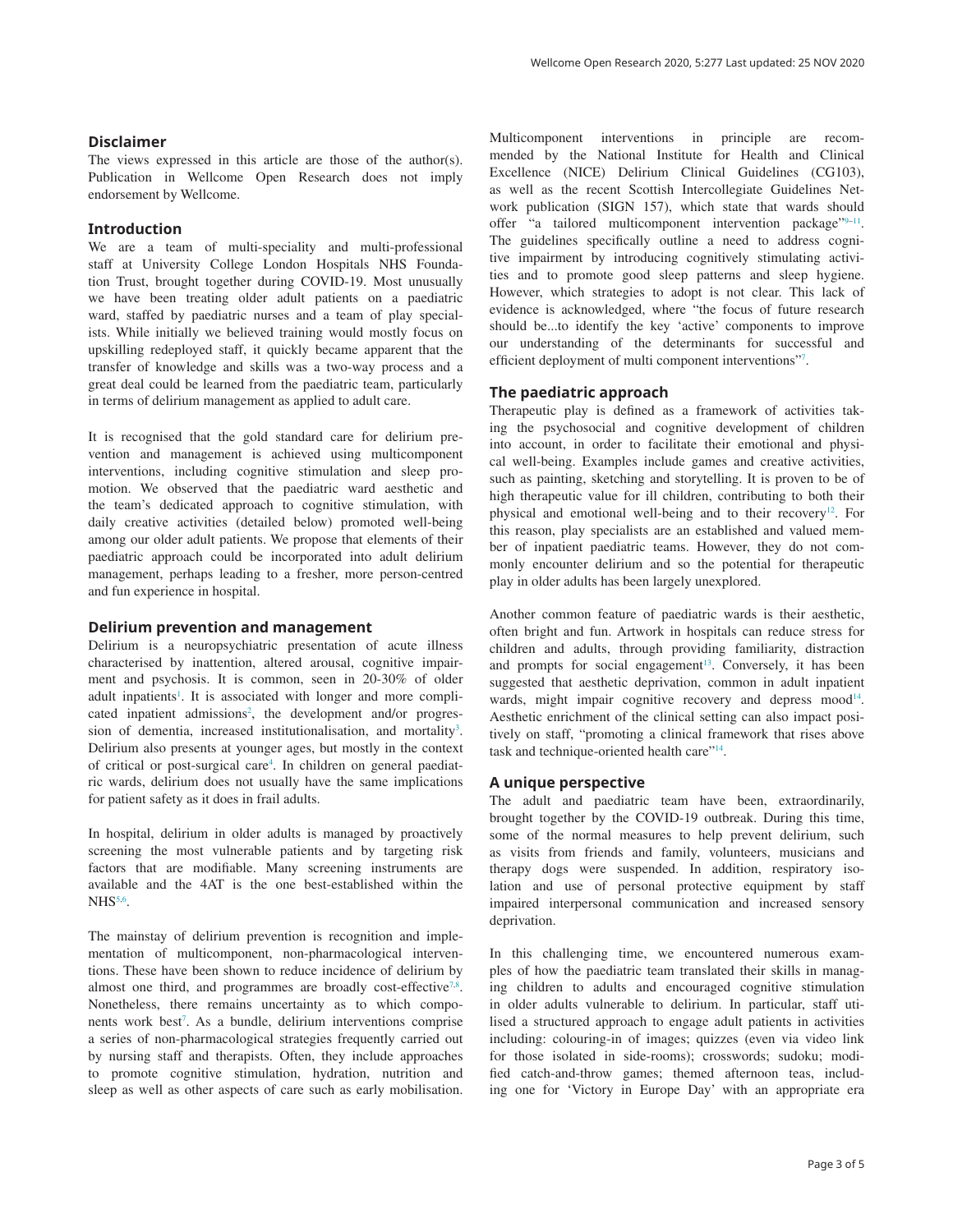<span id="page-3-0"></span>song-list; and the perennial favourite, bingo. These activities were arranged on a regular basis by a team of play specialists attached to the paediatric ward. The interventions served to reduce the isolating effects of hospitalisation during the COVID pandemic, gave patients something to look forward to each day and boosted morale. Staff also enjoyed the lively environment and enthusiastically participated in the games, quizzes and tea-parties; arguably breaking down traditional staff/patient barriers and indicating an unrecognised need for such a holistic approach to healthcare.

Exacerbation of delirium at night is a well-known phenomenon, particularly in hospital environments and we witnessed obvious benefits from interventions common in paediatric practice being applied in this setting. For instance, successful promotion of sleep and reduced agitation occurred with the use of calming lights and soothing music in distressed, delirious patients by the paediatric nurses overnight. In addition, play specialists were available to dedicate their time to other well-being activities developed using lateral thinking, such as providing ice-lollies to help those who had stopped eating and drinking that improved oral hydration.

Patients have positively remarked on ward aesthetics; colourful murals of animals, sea and landscapes that provide distraction, decoration and a topic of conversation. It is a ward environment that feels fun, welcoming and safe as much to the children who usually occupy it as to the adults who found themselves there during a pandemic.

#### **Future directions**

A positive output from the redeployment of adult staff and patients to a paediatric environment while caring for vulnerable older adults has been to improve patient and staff morale during the current COVID-19 pandemic. We believe that multicomponent interventions for delirium prevention in older adults may be enhanced if we can include our learning from the perspectives and experiences of health professionals not usually involved with our patient cohort. From our experiences we

propose the following research agenda to investigate the effects of:

- 1. Incorporating a play specialist into an older adult ward for cognitive stimulation and support by quantifying changes in patient experience, patient safety, and delirium duration and severity.
- 2. The potential benefits of the use of calming sensory stimulation at the bedside, gentle lights and music for acutely distressed patients in order to reduce agitation, promote sleep and minimise medication use.
- 3. Promoting a more stimulating and interesting environment with murals and artwork throughout the ward, with an expanded role for patient input.

### **Conclusions**

The adage goes that "children are not just small adults". However, we suggest that acknowledging and connecting with the inner child in all of us, even as adults, has the potential to positively impact on patient outcomes. Delirium is common, and non-pharmacological approaches to prevention and treatment are heterogenous. There is currently a lack of clarity as to which strategies are most effective, though multicomponent interventions are recognised to be beneficial by various national bodies. We argue that lessons learnt from paediatric team care could be incorporated into a multicomponent intervention for delirium prevention in older adults, including the provision of a play specialist to enable a dedicated approach to engage patients in cognitively stimulating activities. There is substantial scope for this to be the focus for future research and service improvement.

### **Data availability**

No data are associated with this article.

#### Acknowledgments

We would like to thank all the staff who have contributed to ward T11, University College Hospital. Special thanks to the ward manager Allan Watkins and other play specialists on the team: Katie Tyler, Jenika Bhudia and Josh Baker.

#### **References**

- Gibb K, Seeley A, Quinn T, et al.: **The consistent burden in published estimates of delirium occurrence in medical inpatients four decades: a systematic review and meta-analysis study.** *Age Ageing.* 2020; **49**(3): 352–360. **[PubMed Abstract](http://www.ncbi.nlm.nih.gov/pubmed/32239173)** | **[Publisher Full Text](http://dx.doi.org/10.1093/ageing/afaa040)** | **[Free Full Text](http://www.ncbi.nlm.nih.gov/pmc/articles/7187871)**
- 2. Geriatric Medicine Research Collaborative: **Delirium is prevalent in older hospital inpatients and associated with adverse outcomes: results of a prospective multi-Centre study on world Delirium awareness day.** *BMC Med.* 2019; **17**(1): 229.

**[PubMed Abstract](http://www.ncbi.nlm.nih.gov/pubmed/31837711)** | **[Publisher Full Text](http://dx.doi.org/10.1186/s12916-019-1458-7)** | **[Free Full Text](http://www.ncbi.nlm.nih.gov/pmc/articles/6911703)**

- 3. Witlox J, Eurelings LSM, De Jonghe JFM,*et al.*: **Delirium in elderly patients and the risk of postdischarge mortality, institutionalization, and dementia: a meta-analysis.** *JAMA.* 2010; **304**(4): 443–51. **[PubMed Abstract](http://www.ncbi.nlm.nih.gov/pubmed/20664045)** | **[Publisher Full Text](http://dx.doi.org/10.1001/jama.2010.1013)**
- 4. Dechnik A, Traube C: **Delirium in hospitalised Children.** *Lancet Child Adolesc Health.* 2020; **4**(4): 312–321. **[PubMed Abstract](http://www.ncbi.nlm.nih.gov/pubmed/32087768)** | **[Publisher Full Text](http://dx.doi.org/10.1016/S2352-4642(19)30377-3)**
- 5. Bellelli G, Morandi A, Davis DH, *et al.*: **Validation of the 4AT, a new instrument**

**for rapid delirium screening: a study in 234 hospitalised older people.** *Age Ageing.* 2014; **43**(4): 496–502. **[PubMed Abstract](http://www.ncbi.nlm.nih.gov/pubmed/24590568)** | **[Publisher Full Text](http://dx.doi.org/10.1093/ageing/afu021)** | **[Free Full Text](http://www.ncbi.nlm.nih.gov/pmc/articles/4066613)**

- 6. Shenkin SD, Fox C, Godfrey M, *et al.*: **Delirium detection in older acute medical inpatients: a multicentre prospective comparative diagnostic test accuracy study of the 4AT and the confusion assessment method.** *BMC Med.* 2019; **17**(1): 138. **[PubMed Abstract](http://www.ncbi.nlm.nih.gov/pubmed/31337404)** | **[Publisher Full Text](http://dx.doi.org/10.1186/s12916-019-1367-9)** | **[Free Full Text](http://www.ncbi.nlm.nih.gov/pmc/articles/6651960)**
- 7. Siddiqi N, Harrison JK, Clegg A, *et al.*: **Interventions for preventing delirium in hospitalised non-ICU patients.** *Cochrane Database Syst Rev.* 2016; (3): CD005563. **[PubMed Abstract](http://www.ncbi.nlm.nih.gov/pubmed/26967259)** | **[Publisher Full Text](http://dx.doi.org/10.1002/14651858.CD005563.pub3)**
- 8. Akunne A, Murthy L, Young J: Cost-effectiveness of multicomponent **interventions to prevent delirium in older people admitted to medical wards.** *Age Ageing.* 2012; **41**(3): 285–291. **[PubMed Abstract](http://www.ncbi.nlm.nih.gov/pubmed/22282171)** | **[Publisher Full Text](http://dx.doi.org/10.1093/ageing/afr147)**
- 9. National Institute for Health and Clinical Excellence (NICE): **Delirium: prevention, diagnosis and management: NICE guideline [CG103]**. 2010;